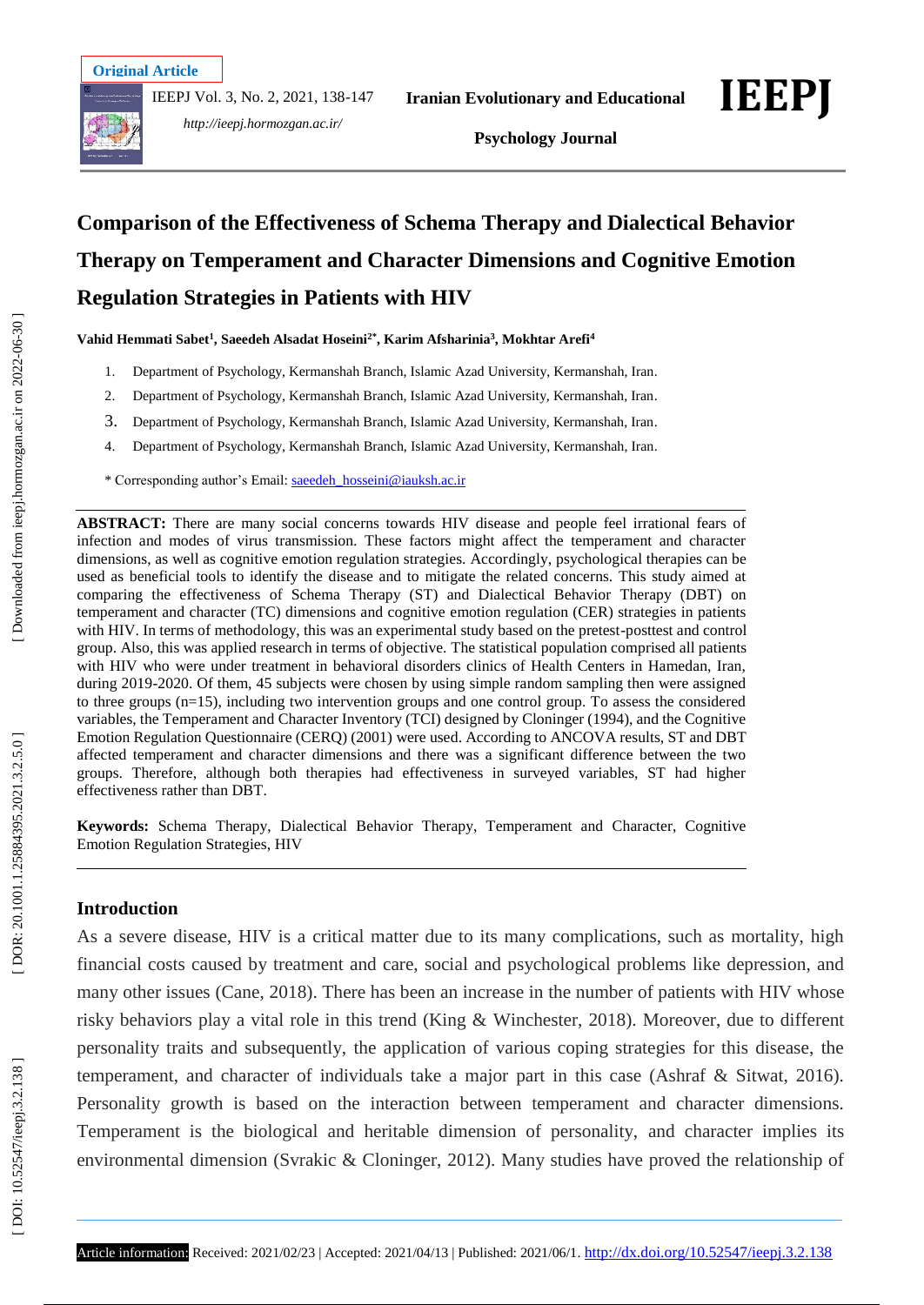HIV with personality and its various dimensions. For instance, a study indicated that patients with HIV may suffer from high neurosis (Schadé, Van Grootheest & Smit, 2013). Besides, cognitive emotion regulation can be named as another factor playing role in adaptation with experiences (Baradaran, 2017). Cognitive emotion regulation is composed of cognitions and cognitive procedures assisting individuals in regulating their feelings and emotions (Rajabi, Nazarpour & Tabnak, 2017). Emotion regulation describes how individuals experience, modify and organize emotions. Emotion regulation also reveals the effect of this organization on behavior (Sahraian, Peyvastegar, Khosravi & Habibi, 2019). Emotion regulation strategies and procedures have a considerable effect on health and disease (Gross, 2015). Further, the severity of emotional problems in patients with HIV can be determined concerning their difficulty in emotion regulation (Brandt, Zvolensky, Woods, Gonzalez, Safren & O'Cleirigh, 2017). Results of many studies have emphasized the relationship between emotion regulation and HIV. For example, findings of a study indicated high emotional stress among women with HIV (Farmani-Shahreza, Ghaedniay -jahromi, Mohammad -Taghi Nasab, Niknezhad & et al., 2017). Since cognitive strategies are substantial emotion regulation strategies and failure in emotion regulation is treated as emotion dysregulation meaning maladaptive methods used by individuals when facing emotional conditions (Sahraian, Peyvastegar, Khosravi & Habibi, 2019), psychological interventions, such as schema therapy can be effective. According to Schema Therapy Approach developed by Young, early maladaptive schemas are self-defeating cognitive emotion schema that is developed at the beginning stage of mental growth. These maladaptive schemas may occur throughout one's lifetime (Young, Klosko & Weishaar, 2003). These schemas cause inefficient perceptions and unbalanced behaviors and emotions (Khodabandelow, Najafi & Rahimian Boogar, 2018). It was concluded in a study that schema therapy contributes to the improvement of cognitive emotion regulation strategies in patients with HIV (Farmani -Shahreza, Ghaedniay -jahromi, Mohammad -Taghi Nasab, Niknezhad & et al., 2017). A study was conducted on female prisoners who suffer from HIV and results showed that schema therapy -based cognitive therapy could reduce psychological, emotional, and depression problems (Jalali, Hasani, Hashemi, Kimiaei & Babaei, 2019). In another research, findings implied the positive effectiveness of schema therapy in reducing emotion dysregulation (Dadomo, Panzeri, Caponcello, Carmelita & Grecucci, 2018). Besides schema therapy, dialectical behavior therapy (DBT) can be used as another effective intervention in which pathological symptoms are examined as maladaptive problem -solving (Teimory, Ghafariyan, & Yazdanpanah, 2019). In this approach, patients learn how to overcome the conflicts between themselves and the environment achieving a practical outcome by integrating these conflicts (Belir, Ansari Shahidi, & Mohammadi, 2018). In one research, authors found the effective role of dialectical behavior therapy in mental and psychological problems especially issues related to character and personality disorders (Kröger, Harbeck, Armbrust, & Kliem, 2013). As a new approach to human nature, personality, and behaviors, dialectical behavioral therapy has remained unknown in Iran; hence, it is essential to conduct a study on this case (Hajializadeh, & Norizadeh, 2018). Accordingly, this study was conducted to find whether ST and DBT have an effect on TC dimensions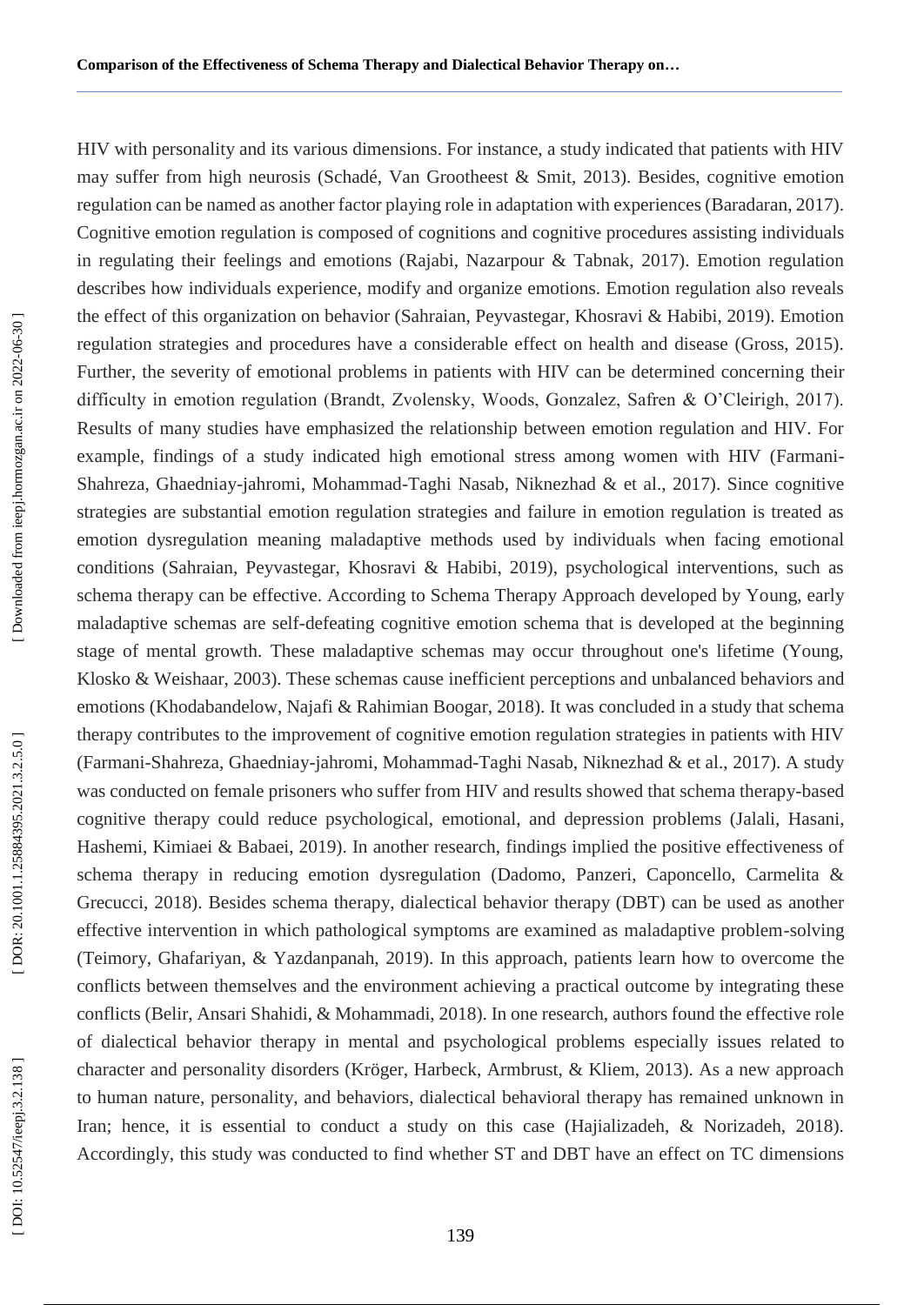and CER strategies and whether there is a difference between the effect of ST and DBT on TC dimensions and CER strategies in patients with HIV?

This study provides mental health experts with a high concentration on cognition throughout a certain way in which they can work well on TC dimensions and CER strategies. Moreover, such studies can be used as an effective measure by these experts who need to know this disease more and to mitigate relevant concerns owing to social concerns towards HIV and irrational public fear of infection and effect of virus transmission modes on temperament and character dimensions and cognitive emotion regulation strategies of them. Comparative study of the effects of two therapeutic approaches, including ST and DBT, on TC dimensions and CER of patients with HIV, leads to more proper implications as both approaches have a significant impact on personality disorders and inefficient emotions.

#### **Material and Method s**

This was applied research in terms of objective and had an experimental research plan based on pretest posttest along with control group. The statistical population comprised all patients with HIV who were under treatment in behavioral disorders clinics associated with Health Centers in Hamedan, Iran, during 2019 -2020. Simple random sampling was employed as a sampling method in which 45 patients were randomly chosen from Shohada Clinic of Hamedan. The selected patients were assigned to three groups (n=15), including two intervention groups and one control group. Inclusion criteria were as follows: age range of 20 -60, minimum education level of diploma, being under HIV treatment, and not being treated psychologically.

# **Tools**

Temperament and Character Inventory (TCI) designed by Cloninger (1994) includes 125 items. This questionnaire proposes a general model, which assesses normal and abnormal personalities. This inventory evaluates biogenetic temperament and acquired character. ICI includes four temperament dimensions (novelty seeking (NS), harm avoidance (HA), reward dependence (RD), and persistence (PS)) and three character dimensions (self - directedness (SD), cooperativeness (Co), and self transcendence (ST)). Alpha coefficients of persistence and self -transcendence equaled 44% and 81%, respectively. The average aloha coefficient was reported to 68%, and the overall alpha coefficient was obtained to 74% (Basharpour, Etarod, & Eini, 2017).

The Cognitive Emotion Regulation Questionnaire (CERQ) was designed by Garnefski et al. (2001) to assess cognitive emotion regulation strategies. This is a multi -dimensional and self-report 36 -item scale that presents two adult and children versions. CER scale evaluates nine cognitive strategies, including self-blame, acceptance, rumination, positive refocusing, refocus on planning, positive reappraisal, rutting into perspective, catastrophizing, and other -blame .

Structural validity and reliability of this scale were measured in Iranian culture by calculating Cronbach's alpha coefficient for each abovementioned subscale. The obtained coefficients varied between 0.64 and 0.82 (SayyahBargard, Olapour, Ardame, Shahidi, & Yaghoobi Askarabad, 2014).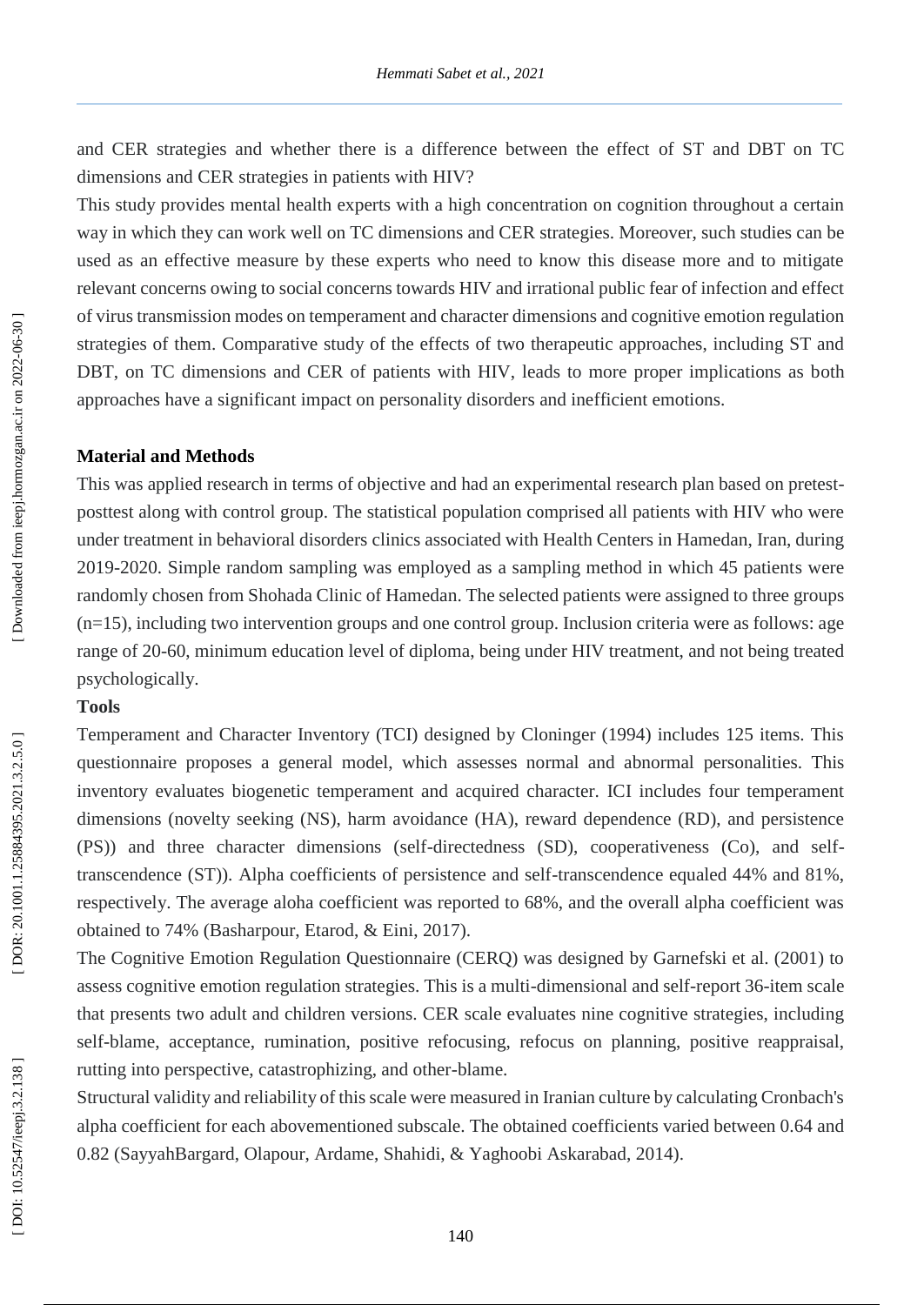Among questionnaires related to dimensions of temperament (novelty seeking, harm avoidance, reward dependence, and persistence) and character (self -directedness, cooperativeness, self-transcendence), as well as cognitive emotion regulation strategies (positive cognitive emotion regulation and negative cognitive emotion regulation) that were pretested, 30 questionnaires were chosen randomly. The reliability of the selected questionnaires was analyzed by measuring Cronbach's alpha.

In this research, reliability values of temperament's components equaled 0.95, 0.96, 0.94, 0.80 for NS, HA, RD, and PS, respectively; meanwhile, reliability values of character's components equaled 0.96, 0.97, 0.96 for SD, CO, ST, respectively.

Moreover, the reliability of components of cognitive emotion regulation was measured; positive cognitive emotion regulation (0.84) and negative cognitive emotion regulation (0.92).

Coordinated with the University of Medical Sciences and Health Department of Hamedan, 45 patients were randomly chosen from the considered center (Shohada Clinic) then were assigned to three groups  $(n=15)$ , including two intervention groups and one control group. Eight schema therapy sessions were held for intervention group 1, and eight DBT -based sessions were held for intervention group 2. Patients attended 90 -minute sessions twice a week (every three days). It worth noting that all patients received some verbal and written information about the research and signed the consent letter; so, they participated in the study informed and ensured confidentiality.

**Table 1.** Summarized content of ST -based training sessions

Session 1: making relationship, primary assessment, introducing members, explaining group rules, signing therapy contract, diagnosing the problem

Session 2: teaching schemas and coping styles, linking current problems to schemas

Session 3: (cognitive strategies), empathic confrontation, the new definition of evidence approving schema

Session 4: evaluating pros and cons of coping responses, opening negotiation between healthy and schema aspects, challenging schemas, teaching how to design educational cards

Session 5: introducing the logic of empirical technique (fighting against schemas at an emotional level), mental imaging, connecting the past mental imaginations to present time, fantastic dialogues

Session 6: presenting the logic of behavioral techniques, expressing the purpose of behavioral techniques, providing methods to list the behavior, ranking the most problematic behaviors, enhancing motivation for behavioral change

Session 7: behavioral techniques, practicing healthy behaviors by imaging and role -playing, overcoming barriers to behavioral change, and creating outstanding changes in life

Session 8: reviewing the previous sessions, summarizing and concluding, appreciating all group members, and ending sessions.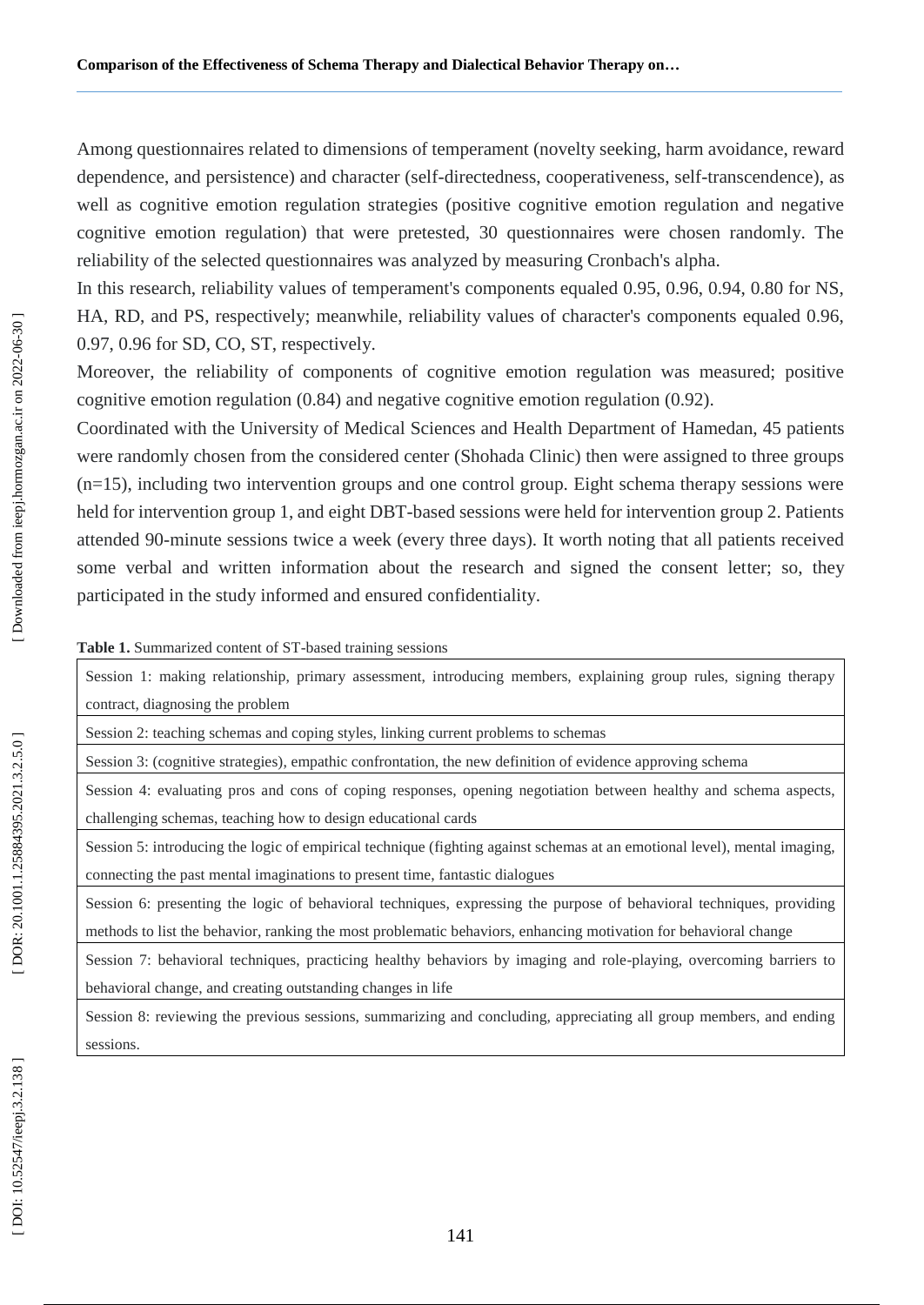#### Table 2. Summarized content of DBT protocol-based training sessions

Session 1: introducing group rules and mindfulness to members, presenting a rational explanation of mindfulness' advantages, explaining beneficial methods of mental focus, determining different kinds of minds for clients, making clients familiar with training skills and their importance, explaining how to focus on fundamental mindfulness skills

Session 2: teaching three skills to improve mindfulness (what has been changed in me and skill of focusing on the pleasant smell mindful eating raisins and gummy candies, expressing skills of what and how)

Session 3: highlighting the effectiveness of interpersonal skills, teaching preferences and requirements and balancing them, developing self -respect and dominance

Session 4: teaching effectiveness of self -respect, discussing environmental factors affecting interpersonal impact, helping individuals to find inspiring sentences for themselves

Session 5: expressing the structure of the emotional model, teaching the presence of mind when there is an emotional mode, teaching to change emotions by reacting the emotion, strategies to reduce negative emotions, strategies to improve positive events

Session 6: teaching mindfulness in present emotional mode, teaching to change emotions by acting against emotional state Session 7: explaining the importance of distress tolerance skills, introducing tolerance skills and survival in critical conditions

Session 8: teaching tolerance strategies, such as distraction methods, the final evaluation of clients

## **Ethical Considerations**

This paper was approved in the code of IRCT20120215009014N348 by the Iranian Registry of Clinical Trials. Additionally, this study obtained the ethic code of IR.UMSHA.REC.1398.1063 from Hamedan University of Medical Sciences.

## **Results**

Multivariate MANCOVA was employed for data analysis. The collected data were analyzed through SPSS19. Table 3 reports the mean and standard deviation (SD) of scores given to subscales of temperament, character, and cognitive emotion regulation in three surveyed groups.

| <b>raphy of mean and SD</b> of variables in two experimental (filter vention) and control groups |                              |             |           |             |           |  |
|--------------------------------------------------------------------------------------------------|------------------------------|-------------|-----------|-------------|-----------|--|
| <b>Statistical indices</b>                                                                       |                              | Pretest     |           |             | Posttest  |  |
| Variable                                                                                         | Group                        | <b>Mean</b> | <b>SD</b> | <b>Mean</b> | <b>SD</b> |  |
|                                                                                                  | Schema therapy               | 7.67        | 2.26      | 17          | 1.26      |  |
| Novelty seeking                                                                                  | Dialectical behavior therapy | 7.40        | 1.59      | 13.47       | 1.06      |  |
|                                                                                                  | Control                      | 9.27        | 1.33      | 10.47       | 1.39      |  |
| Harm avoidance                                                                                   | Schema therapy               | 7.20        | 1.82      | 15.13       | 2.53      |  |
|                                                                                                  | Dialectical behavior therapy | 7.53        | 1.41      | 13.13       | 0.915     |  |
|                                                                                                  | Control                      | 9           |           | 11.20       | 1.55      |  |
|                                                                                                  | Schema therapy               | 5           | 2.17      | 12.60       | 1.72      |  |
| Reward Dependence                                                                                | Dialectical behavior therapy | 5.20        | 1.26      | 9.60        | 1.50      |  |
|                                                                                                  | Control                      | 4.27        | 1.28      | 5.33        | 1.23      |  |
|                                                                                                  | Schema therapy               | 1.40        | 0.51      | 4.27        | 0.59      |  |
| Persistence                                                                                      | Dialectical behavior therapy | 1.60        | 0.51      | 3.07        | 0.70      |  |

**Table 3.** Mean and SD of variables in two experimental (intervention) and control groups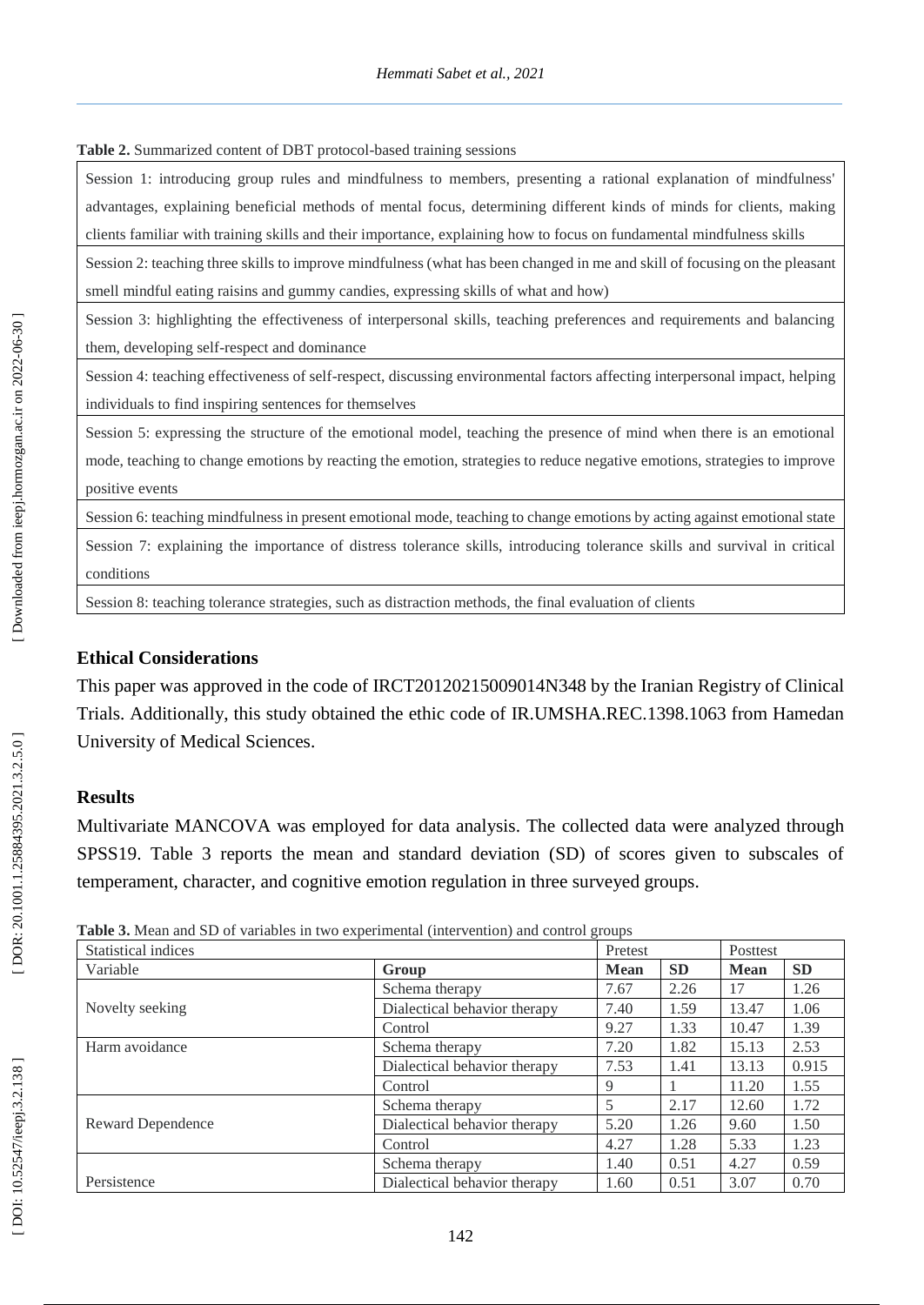|                                       | Control                      | 1.27  | 0.46  | 1.47  | 0.743 |
|---------------------------------------|------------------------------|-------|-------|-------|-------|
|                                       | Schema therapy               | 8.20  | 2.37  | 17.47 | 1.25  |
| Self-Directedness                     | Dialectical behavior therapy | 7.80  | 1.78  | 13.93 | 1.03  |
|                                       | Control                      | 9.67  | 1.63  | 10.07 | 1.58  |
|                                       | Schema therapy               | 12.60 | 1.06  | 19.40 | 1.72  |
| Cooperativeness                       | Dialectical behavior therapy | 12.13 | 0.915 | 16    | 1.07  |
|                                       | Control                      | 12.33 | 0.900 | 11    | 1.134 |
| Self-Transcendence                    | Schema therapy               | 5     | 1.77  | 12.53 | 1.88  |
|                                       | Dialectical behavior therapy | 5.27  | 1.28  | 10    | 1.51  |
|                                       | Control                      | 4.67  | 1.34  | 12.80 | 1.08  |
| Positive cognitive emotion regulation | Schema therapy               | 38.80 | 2.43  | 50.07 | 3.17  |
|                                       | Dialectical behavior therapy | 42.47 | 0.834 | 47.60 | 0.910 |
|                                       | Control                      | 40.40 | 2.10  | 40.93 | 2.19  |
|                                       | Schema therapy               | 54.13 | 0.990 | 44.20 | 1.93  |
| Negative cognitive emotion regulation | Dialectical behavior therapy | 53.73 | 0.799 | 49.53 | 0.990 |
|                                       | Control                      | 54.80 | 1.26  | 53.93 | 1.44  |

According to significant f-value calculated for comparison between mean values of two schema therapy and dialectical behavior therapy groups, Lametrix post hoc test was employed for variables, including dimensions of temperament (NS, HA, RD, PS) and character (SD, CO, ST), and cognitive emotion regulation strategies (positive and negative cognitive emotion regulations). Table 4 demonstrates the obtained results.

**Table 4.** Results of multivariate MANCOVA based on components of temperament, character, and cognitive emotion regulation strategies

| Diffraction source         | Sum of squares | Degree of    | Mean square | $_{\rm F}$ | Significance level | Mean        |
|----------------------------|----------------|--------------|-------------|------------|--------------------|-------------|
|                            | (SS)           | freedom (df) | (MS)        |            | (P)                | differences |
| <b>NS</b>                  | 19.025         |              | 19.725      | 21.522     | 0.000              | 2.476       |
| Error                      | 22.913         | 25           | 0.917       |            |                    |             |
| HA                         | 15.945         |              | 15.945      | 7.848      | 0.000              | 2.226       |
| Error                      | 50.791         | 25           | 20.032      |            |                    |             |
| <b>RD</b>                  | 50.904         | 1            | 50.904      | 40.204     | 0.000              | 3.977       |
| Error                      | 31.654         | 25           | 1.266       |            |                    |             |
| <b>PS</b>                  | 6.490          | $\mathbf{1}$ | 6.490       | 13.905     | 0.001              | 1.420       |
| Error                      | 11.668         | 25           | 0.467       |            |                    |             |
| <b>SD</b>                  | 15.930         | 1            | 15.930      | 17.550     | 0.000              | 2.225       |
| Error                      | 22.692         | 25           | 0.908       |            |                    |             |
| CO                         | 30.598         | 1            | 30.598      | 18.909     | 0.000              | 3.084       |
| Error                      | 40.454         | 25           | 1.618       |            |                    |             |
| <b>ST</b>                  | 52.706         | 1            | 52.706      | 49.613     | 0.000              | 4.047       |
| Error                      | 26.559         | 25           | 1.062       |            |                    |             |
| Positive cognitive emotion | 83.614         | $\mathbf{1}$ | 83.614      | 21.521     | 0.000              | 5.098       |
| regulation                 |                |              |             |            |                    |             |
| Error                      | 97.131         | 25           | 3.885       |            |                    |             |
| Negative cognitive         | 82.630         | $\mathbf{1}$ | 82.630      | 51.117     | 0.000              | $-5.067$    |
| emotion regulation         |                |              |             |            |                    |             |
| Error                      | 40.412         | 25           | 1.616       |            |                    |             |

According to Table 4, there was a significant post -test difference between experimental groups that are affected by schema therapy and dialectical behavior therapy regarding values of temperament's components (NS (2.476), HA (2.226), RD (3.977), PS (1.420)), character's components (SD (2.225),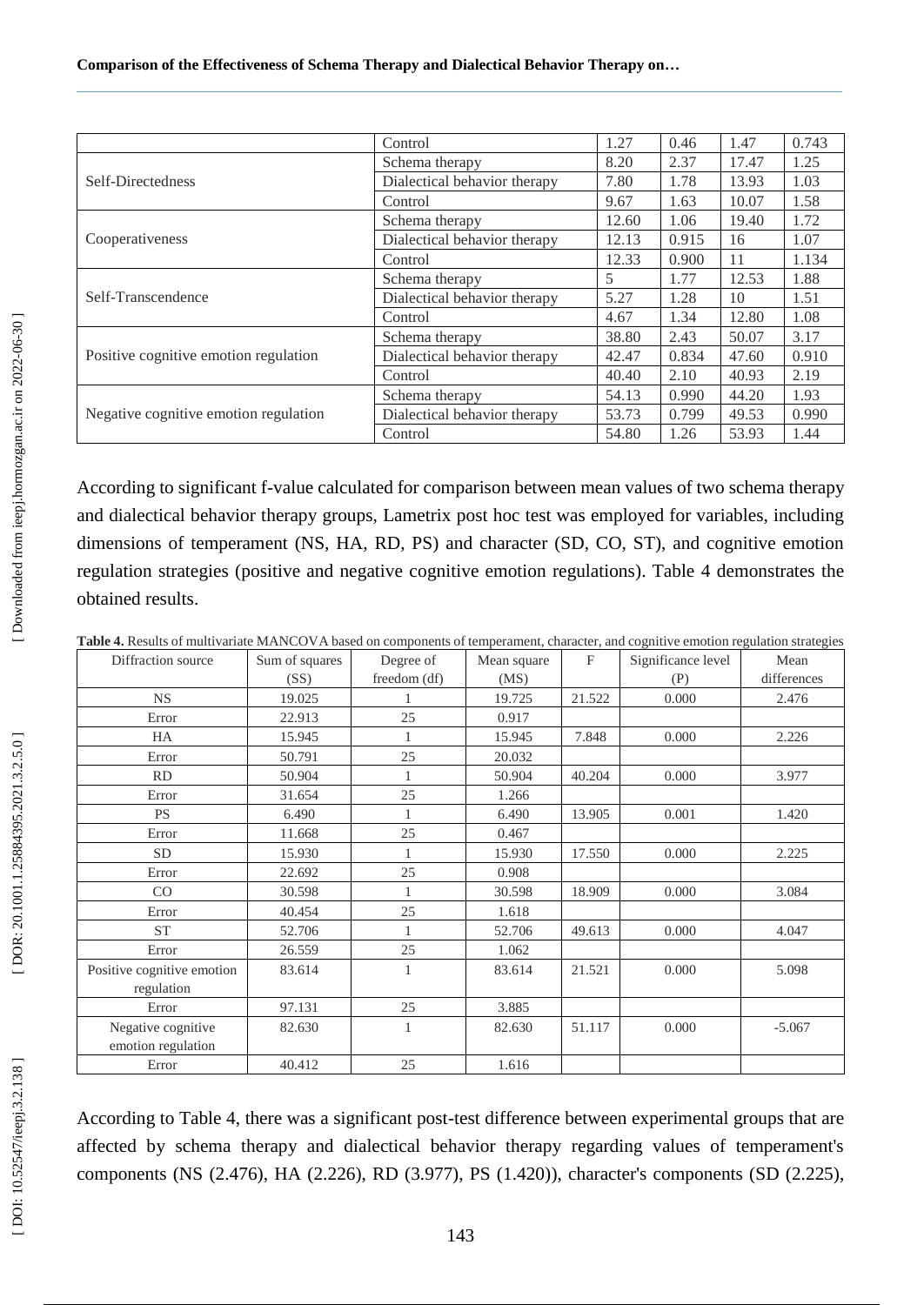CO (3.084), ST (4.047)), and positive (5.098) and negative ( -5.067) cognitive emotion regulation components. According to the results obtained from data analysis base on the multivariate ANCOVA, it can be concluded (based on the probability of 0.99) the research hypothesis was confirmed; hence, schema therapy and DBT had a different effect on dimensions of temperament and character, as well as cognitive emotion regulation strategies in patients with HIV.

# **Discussion**

This study was carried out to compare the effect of schema therapy and dialectical behavior therapy on TC's dimensions and cognitive emotion regulation strategies in patients with HIV. Findings were in line with results obtained by Farmani -Shahreza et al., 2017, Belir et al., 2018, Kröger et al., 2013, Khanjari, 2020. Since there is a relationship between inefficient schemas of patients who suffer from HIV with their TC's dimensions and cognitive emotion regulation, any change in their schemas may cause variation in their openness to experience.

In schema therapy, cognitive techniques emphasize the false core beliefs by using various techniques, including pros and cons of coping responses, dialogues between health and schematic aspects, and designing training cards. To this end, the first intervention group received cognitive techniques besides proper relationship therapy and empathic confrontation within four sessions. The second group received experimental techniques of schema therapy, which was performed in the fifth session for the first intervention group. The experimental techniques highly stress the patients' emotions. In this case, the therapist employs limited reparenting to create a safe space playing the role of a good enough parent to review and recalling the bad memories of patients. Finally, at the last step of schema therapy, the pattern of dysfunctional behaviors is broken on contrary to cognitive behavior therapy (CBT) to change those behaviors that are more troublesome. Four types of skills were used in the second intervention group. First, mindfulness skills were taught. Self-awareness helps clients to be aware of their thoughts, impulses, and emotions and to learn how to manage them more effectively. Mindfulness assisted patients to tolerate those thoughts, impulses, and emotions that are intolerable for them. Mindfulness also helped them to perceive those inner experiences that they should not perform but can accept and solve them gradually. Interpersonal efficiency skills were the second category of DBT skills that could mitigate interpersonal distresses that are common among patients who suffer from HIV. Patients were trained to answer the following questions: do you have any specific goal in your interpersonal relationships" do you want to keep or improve self-respect? In this case, they developed interpersonal relationships and mental health. The third category included emotion regulation skills that were used to reduce mood swings. Learning these skills, clients became aware of the relationship between their thoughts, feelings, and behaviors so they could influence one of them by changing another one. The fourth category included distress tolerance skills in which, clients could tolerate crises without involved in problematic behaviors, such as suicide, self-harm, drug abuse, etc. Since schema therapy considers cognitive themes, emotions, and behaviors, this is a more efficient and effective therapy (regarding its multi-dimensional feature) compared to DBT. In this case, schema therapy employs some techniques, including conducting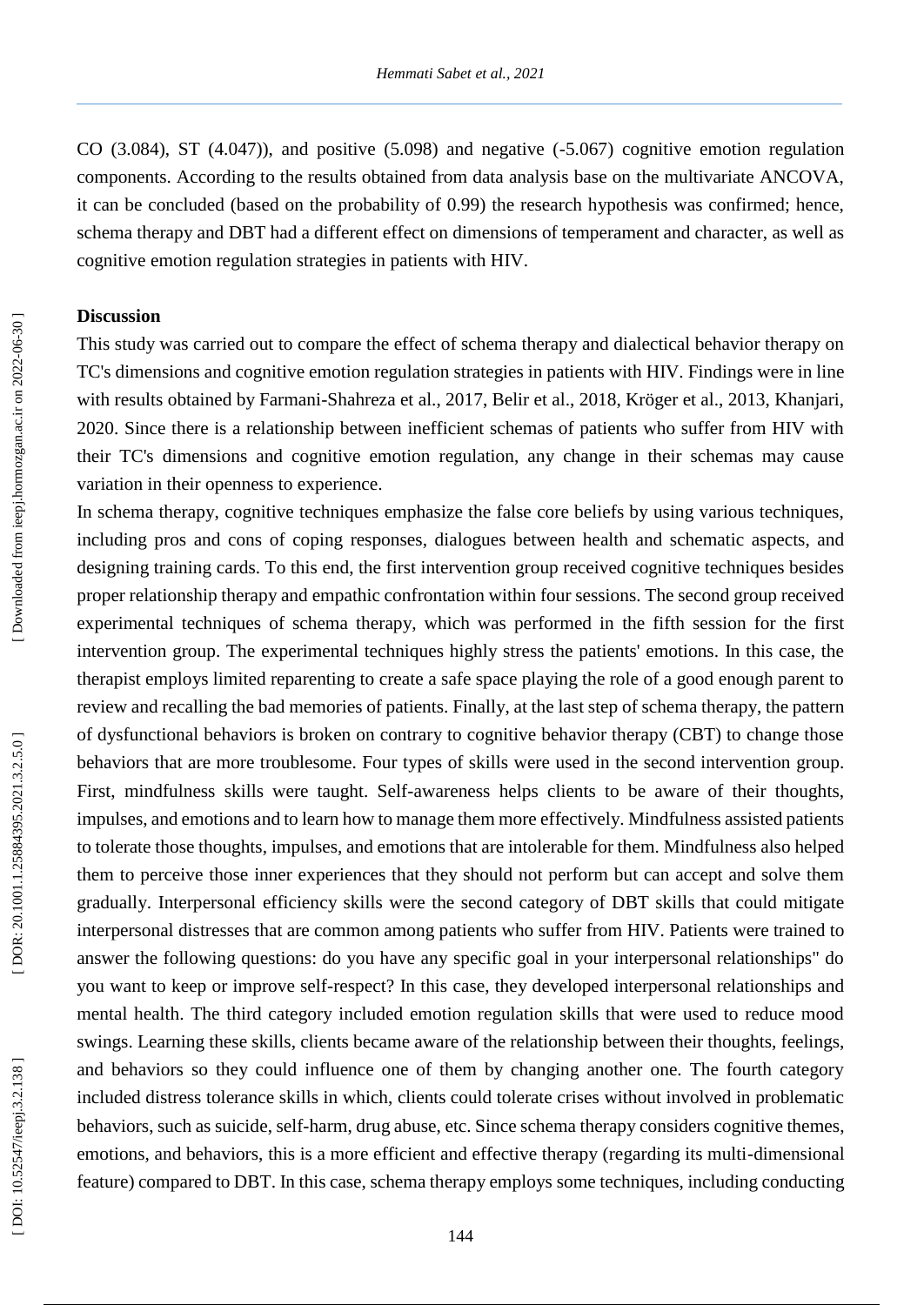a dialogue between current problems and schemas, evaluating the pros and cons of coping responses, challenging schemas, imaginary negotiation, mental imagery, and overcoming barriers to behavioral change, and creating outstanding changes in life.

As we know, schema therapy has emerged to deal with personality and emotional problems by focusing on the history and background of patients. On the other hand, most patients with HIV suffer from a past trauma that has led to unpleasant changes in them. Accordingly, schema therapy was more effective compared to DBT since it focused on the past trauma of such patients that led to their improper choices, such as wrong sexual partners and inefficient coping styles (i.e. drug abuse) used to escape from memories, mental images, and annoying situations. Regarding the high -risk choices of patients with HIV, reward -dependence is one of the temperament components among these patients, which directs them towards novel seeking and lack of harm -avoidance. These patients suffer from much harm due to their weak self-directedness, cooperativeness, and self -transcendence. Schema therapy could identify schemas and linked them to transformational roots by using various techniques within different dimensions. Hence, it not only had a higher effect on components of temperament and character but also made patients use more adaptive methods when facing emotional situations.

There were some constraints in this research. For instance, it was just conducted in one of the clinics in Hamedan, Iran; hence, caution should be taken in generalizing results. Moreover, simple random sampling and time limitation in the data collecting process led to lower accuracy of sampling, which should be taken into account. Therefore, it is recommended to examine the effectiveness of schema therapy and DBT in larger groups of patients with HIV within longer periods. Also, it is suggested to survey the effectiveness of the aforementioned therapies in other emotional and personality components separately and simultaneously.

# **Conclusion**

It can be stated that schema therapy was a more comprehensive technique rather than DBT. The reason is that schema therapy identifies fundamental patterns of thinking and challenges them, emphasizes the relationship therapy, pays attention to past and present moments, uses pattern -breaking of inefficient behaviors, and employs experimental techniques. Accordingly, schema therapy could take a considerable part in changing temperament, character, and cognitive emotion regulation strategies among patients.

**Conflict of interest:** The authors state no conflict of interest in the study.

**Financial sponsor:** The authors acknowledge that they have not received any financial support for all stages of the study, writing and publication of the paper.

**Acknowledgment:** This paper was adopted from Psychology Dissertation designed by Vahid Hemmati Sabet in Islamic Azad University Kermanshah Branch, which was funded by the authors. We appreciate Islamic Azad University Kermanshah Branch, Hamadan University of Medical Sciences, and all participants of this research.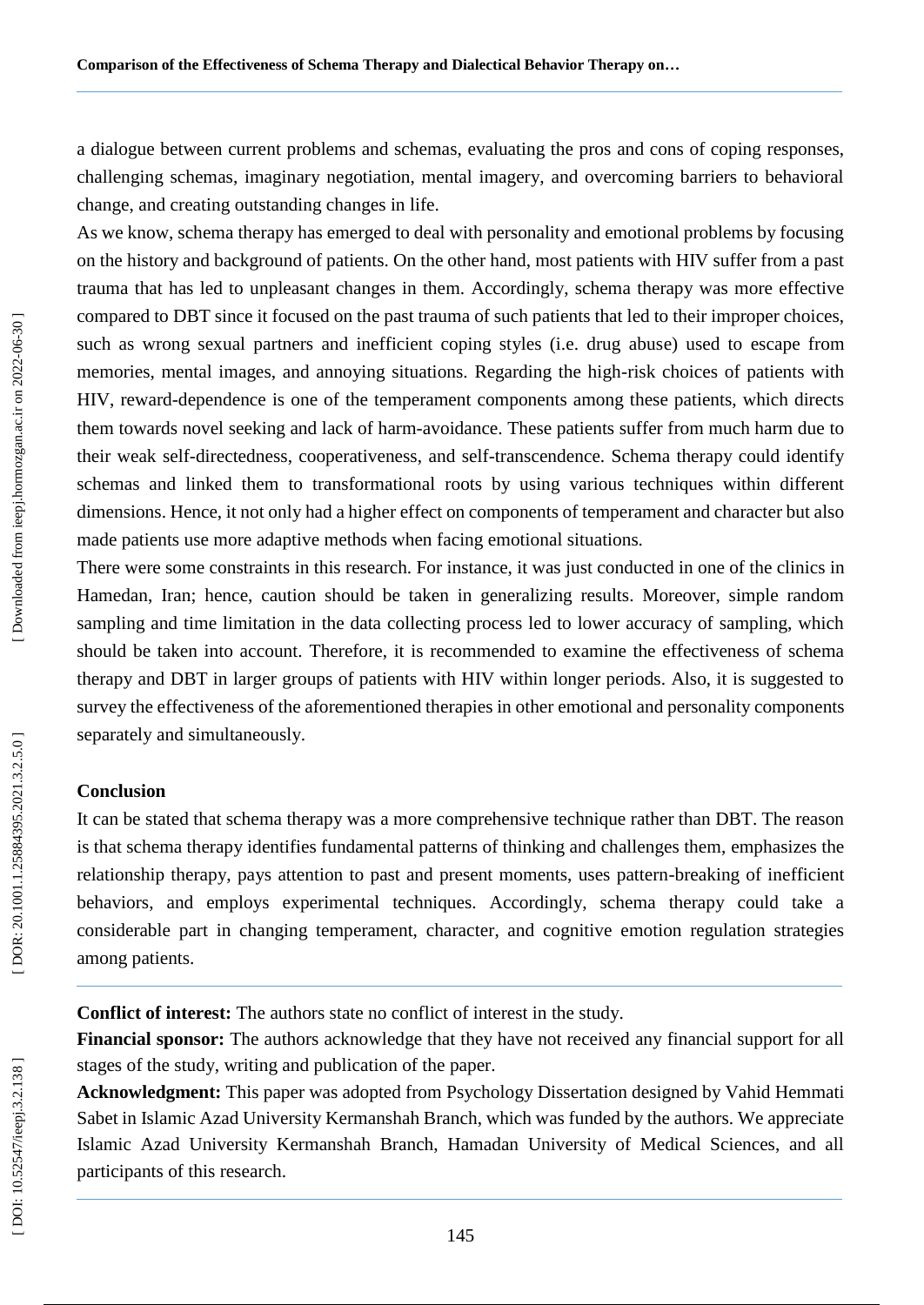# **References**

- Ashraf, M., & Sitwat, A. (2016). Personality dimensions, positive emotions and coping strategies in the caregivers of people living with HIV in Lahore, Pakistan. *International Journal of Nursing Practice*, *22*(4), 364 -374.
- Baradaran, M. (2017). Comparison of Temperament and Character Dimensions and Cognitive Emotion Regulation in Anxious and Normal students. *Journal of Social Cognition*. 6 (1): 67 -76. (Persian).
- Basharpour, S., Etarod, N., Eini, S. (2017). Temperament and Character Dimensions and depression: the mediating role of cognitive emotion regulation. *Thoughts and Behavior in Clinical Psychology*, 12(43), 27 -36. (Persian).
- Belir, S., Ansari Shahidi, M., Mohammadi, S. (2018). Efficacy of Dialectical Behavior Therapy on Risky Behaviors, Depression, Anxiety and Stress in Patients with AIDS. *hrjbaq*. 3 (3) :155 -162. (Persian).
- Brandt, C., Zvolensky, M. J., Woods, S. P., Gonzalez, A., Safren, S. A., & O'Cleirigh, C. M. (2017). Anxiety symptoms and disorders among adults living with HIV and AIDS: A critical review and integrative synthesis of the empirical literature. *Clinical psychology review*, 51, 164 -184.
- Cane, T. P. C. (2018). Facilitating and supporting HIV+ parenthood: Lessons for developing the advocate role of voluntary HIV support services workers. *Sexual & reproductive healthcare*, *16*, 186 - 191.
- Dadomo, H., Panzeri, M., Caponcello, D., Carmelita, A., & Grecucci, A. (2018). Schema therapy for emotional dysregulation in personality disorders: A review. *Current opinion in psychiatry*, *31*(1), 43 - 49.
- Farmani -Shahreza, S., Ghaedniay -jahromi, A., Mohammad -Taghi Nasab M., Niknezhad, M., Darharaj, M., Sadeghi, M., et al. (2017). Comparison of Cognitive Emotion Regulation Strategies and Emotional Schemas in People with Human Immunodeficiency Virus and Normal People*. IJPN*. 4 (6) :30 -40. (Persian).
- Gross, J. J. (2015). The extended process model of emotion regulation: Elaborations, applications, and future directions. *Psychological Inquiry*, *26*(1), 130 -137.
- Hajializadeh, K., Norizadeh, B. (2018). The Effectiveness Of Dialectical Behavioral Therapy On Reducing Anxiety And Improving Social Functioning Of Patients With Diabetes*. ijdld*. 17 (3) :130 - 138 . (Persian).
- Jalali, F., Hasani, A., Hashemi, S. F., Kimiaei, S. A., & Babaei, A. (2019). Cognitive group therapy based on schema -focused approach for reducing depression in prisoners living with HIV. *International journal of offender therapy and comparative criminology*, *63*(2), 276 -288.
- [Khanjari,](http://icssjournal.ir/search.php?sid=1&slc_lang=en&auth=Khanjari) C., [Khajevand,](http://icssjournal.ir/search.php?sid=1&slc_lang=en&auth=Khajevand) A. (2020). [The Effectiveness Schema Therapy \(ST\) on Temperament and](http://icssjournal.ir/browse.php?a_id=1130&sid=1&slc_lang=en&ftxt=0)  [Character dimensions, Food Craving among Obese Women with Type 2 Diabetes.](http://icssjournal.ir/browse.php?a_id=1130&sid=1&slc_lang=en&ftxt=0) *Journal of Advances in Cognitive Sciences.* 22 (2). (Persian).
- Khodabandelow, S., Najafi, M., Rahimian Boogar, I. (2018). The Effectiveness of Schema Mode Therapy on the Self-Esteem in Narcissistic Personality Disorder: A Single -Subject Research. *Clinical Psychology Studies*, 8(30), 65 -101. (Persian).
- King, B., & Winchester, M. S. (2018). HIV as social and ecological experience. *Social science & medicine*, *208*, 64 -71.